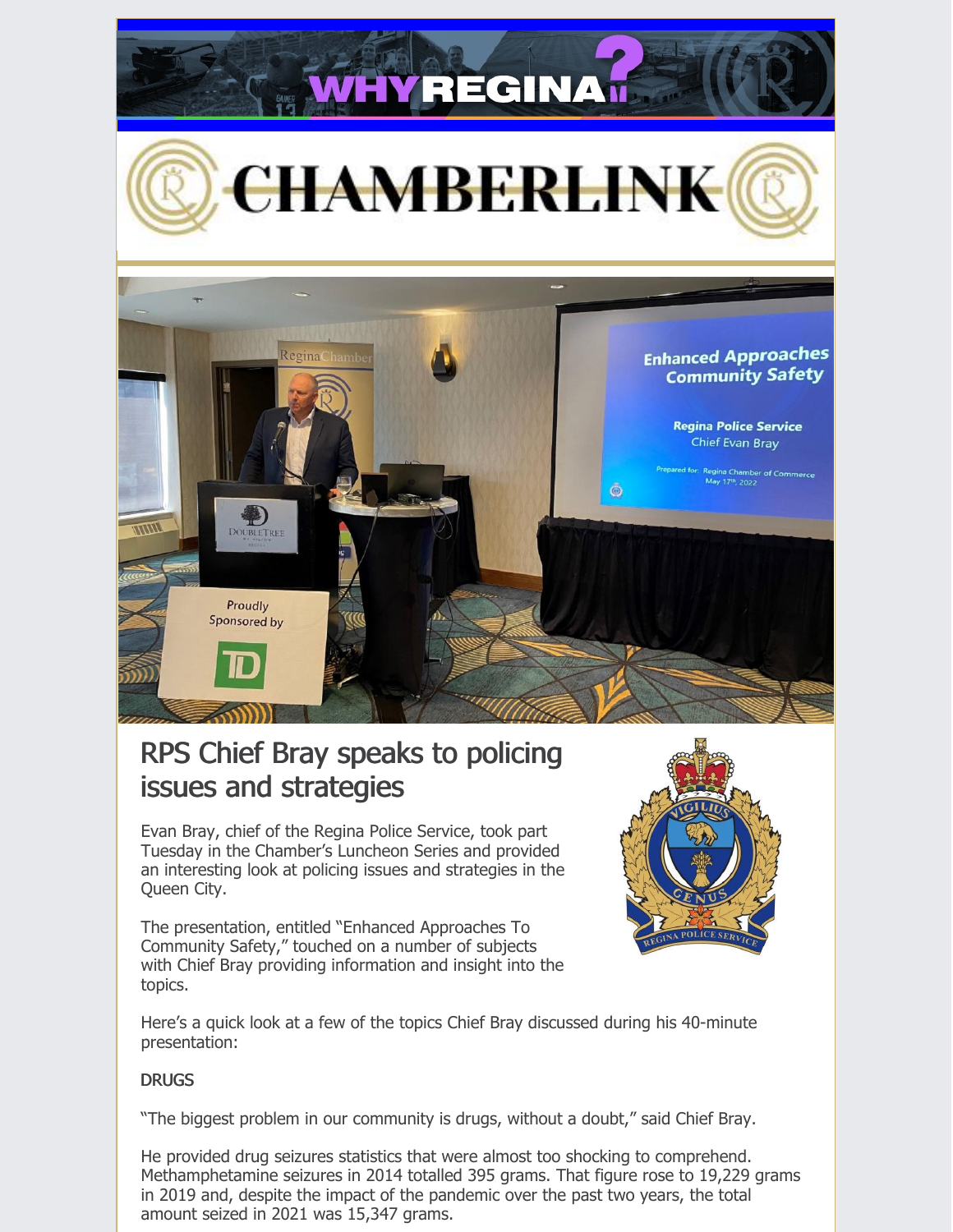Like in many cities across Canada, fentanyl has become a major issue in Regina. In 2014, there were no fentanyl seizures in Regina. In 2018, 529 grams were seized with that number increasing to 7,458 grams in 2021. Given that miniscule amounts of fentanyl can be fatal, 7,458 grams is a significant number.

In 2021, there were 1,808 overdoses in Regina, 161 of which were fatal.

### CRIMINAL VERSUS SOCIAL JUSTICE

"Four-fifths of the calls that police go to in the City of Regina are not criminal in nature, four out of every five calls we go to are more to do with social challenges, mental health, addictions, social challenges of some sort," said Chief Bray.

The RPS is developing partnerships and relationships in the community to help in this area. Chief Bray explained many times when officers get a call, there is an underlying issue that needs to be found and taken into account. These are cases that can't solved with handcuffs or a detention centre.

## **ANALYTICS**

By collecting and interpreting data, analysts have become an important part of policing.

"Now when the police officer gets a file, there's been some analytics work done that helps direct them in the right direction. It doesn't solve the case but if you've got to go up six steps on a ladder to complete an investigation, you're starting from step two or step three, as opposed to step one," said Chief Bray.

"The use of analysts is becoming more and more prevalent in policing and it's been influential in the number of homicides. In the last four or five years we've been able to solve every single homicide that we've investigated."

#### AIR SUPPORT UNIT

The RPS is in the process of adding a plane to its resources. A plane was selected instead of a helicopter, which has a much higher purchase price and operating costs while having a shorter ability to stay airborne.

While some have felt the plane is unnecessary, Bray spoke of the many benefits of having an aerial unit. With a long-range camera that can see both day and night, along with a detailed mapping system, the unit has the ability to zoom into targets up to 10 kilometres away. It will allow for dangerous pursuit scenarios to be successful dealt without any collisions, chases or use of force.

The aerial unit will also be used assisting in searches for missing children or compromised adults who are missing. Bray mentioned that five missing persons are reported daily to the RPS.

## **FIREARMS**

"In 2021, we had 181 violent offenses," said Chief Bray. "Violent offenses are when someone is victimized, basically by someone using a firearm or some force was used or threatened with a firearm . . . Regina has one violent firearm offense every two days and more than three firearms offenses on a daily basis in our city."

Many Reginans have expressed concern about handguns in the city but Bray said handguns are not the issue. Of the crimes committed with a firearm, only two per cent are with a handgun. The other 98 per cent are long barrelled guns, many which have been adapted to be used for criminal behaviour.

It's National Police Week and Chief Bray's presentation fit nicely into its theme of "Connected To Our Communities." Police officers and first responders are often the gateway to many community supports which are vital to a connected and collaborative effort for public safety.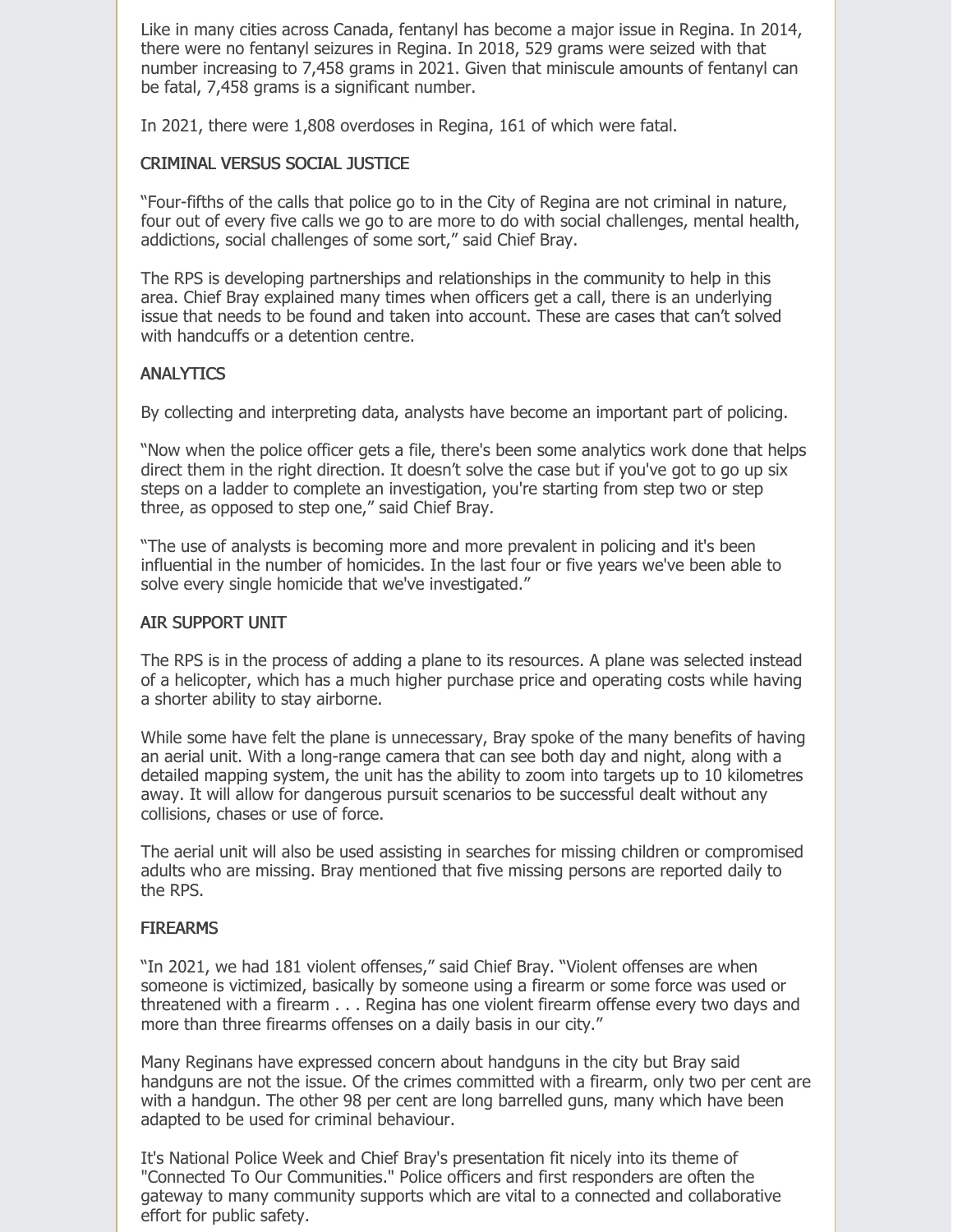# UPCOMING REGINA CHAMBER EVENTS

# THURSDAY, MAY 26

#### 2022 Business After Hours

A great opportunity to network with other businesses, showcase your brand, connect with new clients, and grow your own business The Williston Harbour Landing 5 p.m. -- 7 p.m.

# MONDAY, JUNE 20

Networking On The Green The Regina & District Chamber of Commerce Golf Tournament At The Wascana Country Club 1 p.m. Shotgun Start

# THURSDAY, JUNE 23

2022 Luncheon Series "UPDATE FROM THE AIRPORT" James Bogusz, President & CEO Regina Airport Authority Ramada Plaza 12 Noon -- 1 p.m.







For more information or to register for any of these outstanding Chamber events click [HERE](http://chambermaster.reginachamber.com/events)

"We acknowledge, with respect and truth, that we work and support the business community in Treaty 4 Territory and the traditional lands of the nêhiyawak (Cree), Anihšināpēk (Saulteaux), Dakota, Lakota, Nakoda, and on the homeland of the Métis Nation."

# **5G IS HERE ulnvested in SK** SaskTel 重 | Business Solutions |

Saskatchewan first in manufacturing sales & wholesale trade growth

For the second month in a row, Saskatchewan is leading the nation in year-over-year growth in the two key indicators of manufacturing sales and wholesale trade.

In March 2022, the value of wholesale trade in Saskatchewan increased by 28.9 per cent (seasonally adjusted) compared to March 2021, which was first in terms of percentage